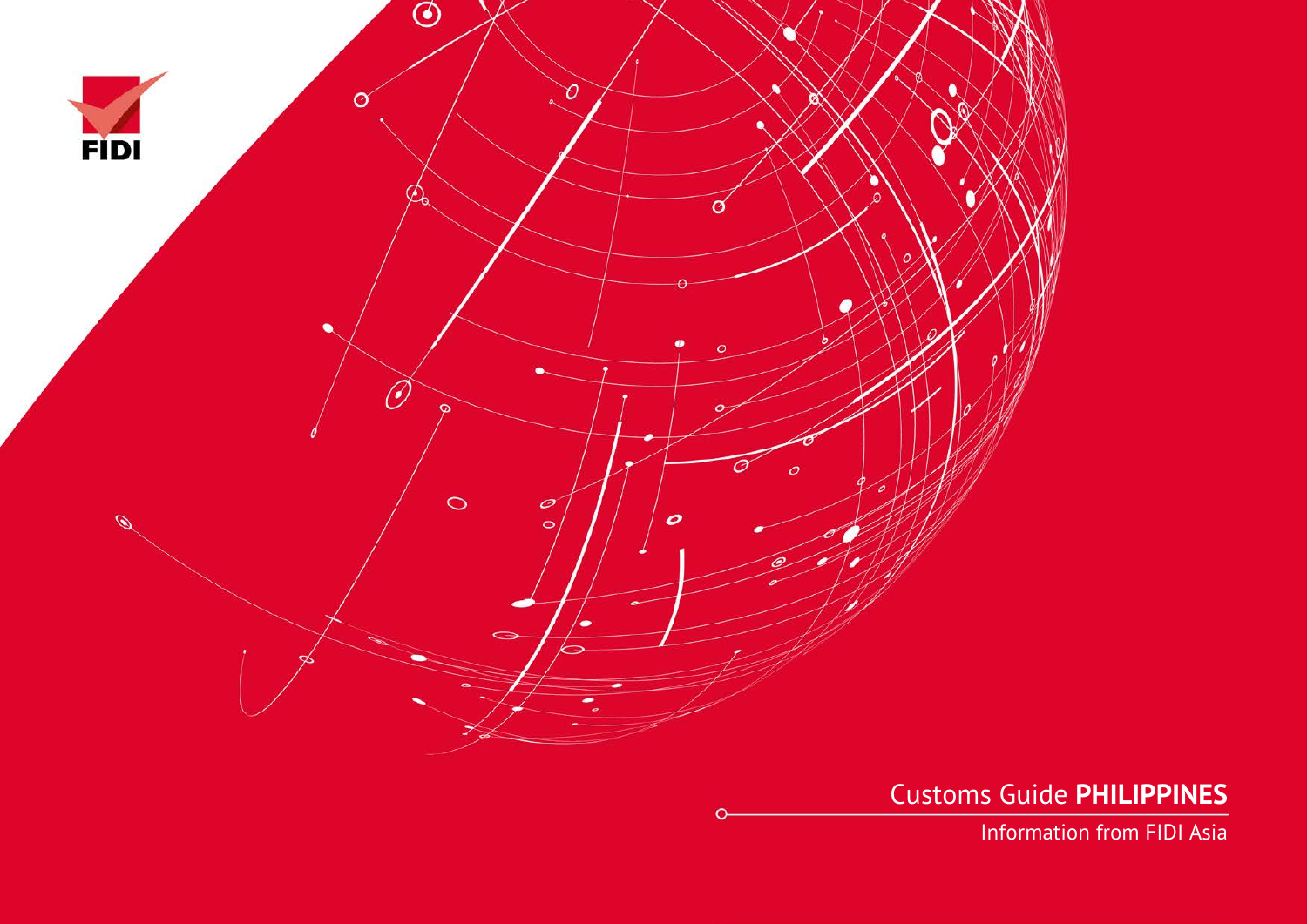## **Customs guide** PHILIPPINES

## **The global quality standard for international moving.**

The FAIM label is your global assurance for a smooth, safe and comprehensive relocation process.





| <b>GOODS</b>                                                                  | <b>DOCUMENTS REQUIRED</b>                                                                                                                                                                                                                                                                                                                                                                                                                                                                                                                                                                                                                                                                                                                                                                                                                          | <b>CUSTOMS PRESCRIPTIONS</b>                                                                                                                                                                                                                                                                                                                                                                                                                                                                                                                                                                                                                                                                                                                                                                                                                                                                                                                                                                                                                                                                                                                                                                            | <b>REMARKS</b>                                                                                                                                                                                                                                                                                                                                                                  |
|-------------------------------------------------------------------------------|----------------------------------------------------------------------------------------------------------------------------------------------------------------------------------------------------------------------------------------------------------------------------------------------------------------------------------------------------------------------------------------------------------------------------------------------------------------------------------------------------------------------------------------------------------------------------------------------------------------------------------------------------------------------------------------------------------------------------------------------------------------------------------------------------------------------------------------------------|---------------------------------------------------------------------------------------------------------------------------------------------------------------------------------------------------------------------------------------------------------------------------------------------------------------------------------------------------------------------------------------------------------------------------------------------------------------------------------------------------------------------------------------------------------------------------------------------------------------------------------------------------------------------------------------------------------------------------------------------------------------------------------------------------------------------------------------------------------------------------------------------------------------------------------------------------------------------------------------------------------------------------------------------------------------------------------------------------------------------------------------------------------------------------------------------------------|---------------------------------------------------------------------------------------------------------------------------------------------------------------------------------------------------------------------------------------------------------------------------------------------------------------------------------------------------------------------------------|
| <b>Household Goods &amp; Personal Effects -</b><br><b>Returning Residents</b> | Exemption requirements as follows.<br>Affidavit of End-Use/Ownership.<br>Authorization Letter.<br>п.<br>Original Passport.<br>п.<br>Contract of Employment.<br>m.<br>Cert. of Employment.<br>TIN Number.<br>Sea Waybill (Express Release BL) / AWB.<br>• Packing list - Original.<br>• There are three categories of returning<br>residents and for the application of tax-free<br>entry the following documents are required:<br>Returning Resident (OFW)<br>Original Passport.<br>٠<br>Original previous passport.<br>Copy Birth Certificate.<br>٠<br>" Copy Employment Contract.<br>Copy Certificate of Employment.<br>a.<br>Copy Certificate from POEA/DOLE.<br>m.<br>Original Authorization Letter.<br>Original Affidavit of Ownership.<br>Copy dated Bill of Lading/AWB.<br>m.<br>Copy Packing List.<br>m.<br>Returning Resident (non - OFW) | • The privilege for the exemption of the<br>duties and taxes for Returning residents /<br>Returning Overseas Filipino Worker (OFW) as<br>stated below:<br>• The personal effects and household<br>goods must accompany the returning<br>residents/returning OFW's upon their<br>return from abroad or arriving within a<br>reasonable time, which shall not exceed<br>sixty (60) days after the owner's return.<br>• For those who have stayed abroad for a<br>period of at least five (5) years but not<br>more than ten (10) years and have not<br>availed of this privilege within (5) years<br>prior to the Returning Residents/OFW's<br>arrival the allowed amount covered<br>is PhP 250,000.00.<br>In addition to the privilege stated above,<br>Returning OFW's are allowed to bring in<br>tax and duty-free, home appliances and<br>other durables limited to one (1) of a<br>kind.<br>• Any amount in excess shall be subject for<br>corresponding duties and taxes.<br>• Duty and Tax Free Exemption<br>Indorsement (TEI) must be filed at<br>Revenue Office of the Department of<br>Finance (DOF).<br>Port storage is free for five days while<br>demurrage for containerised shipments will | A returning resident is one who is a holder<br>of a Philippine passport and has been away<br>from the country for work.<br>Tax exemption for the shipment is secured<br>×.<br>from the Department of Finance upon<br>presentation of original passport and copies<br>of shipping documents Shipment must<br>arrive in the Philippines within 60 days from<br>shipper's arrival. |

Last updated on 1 Jan. 2020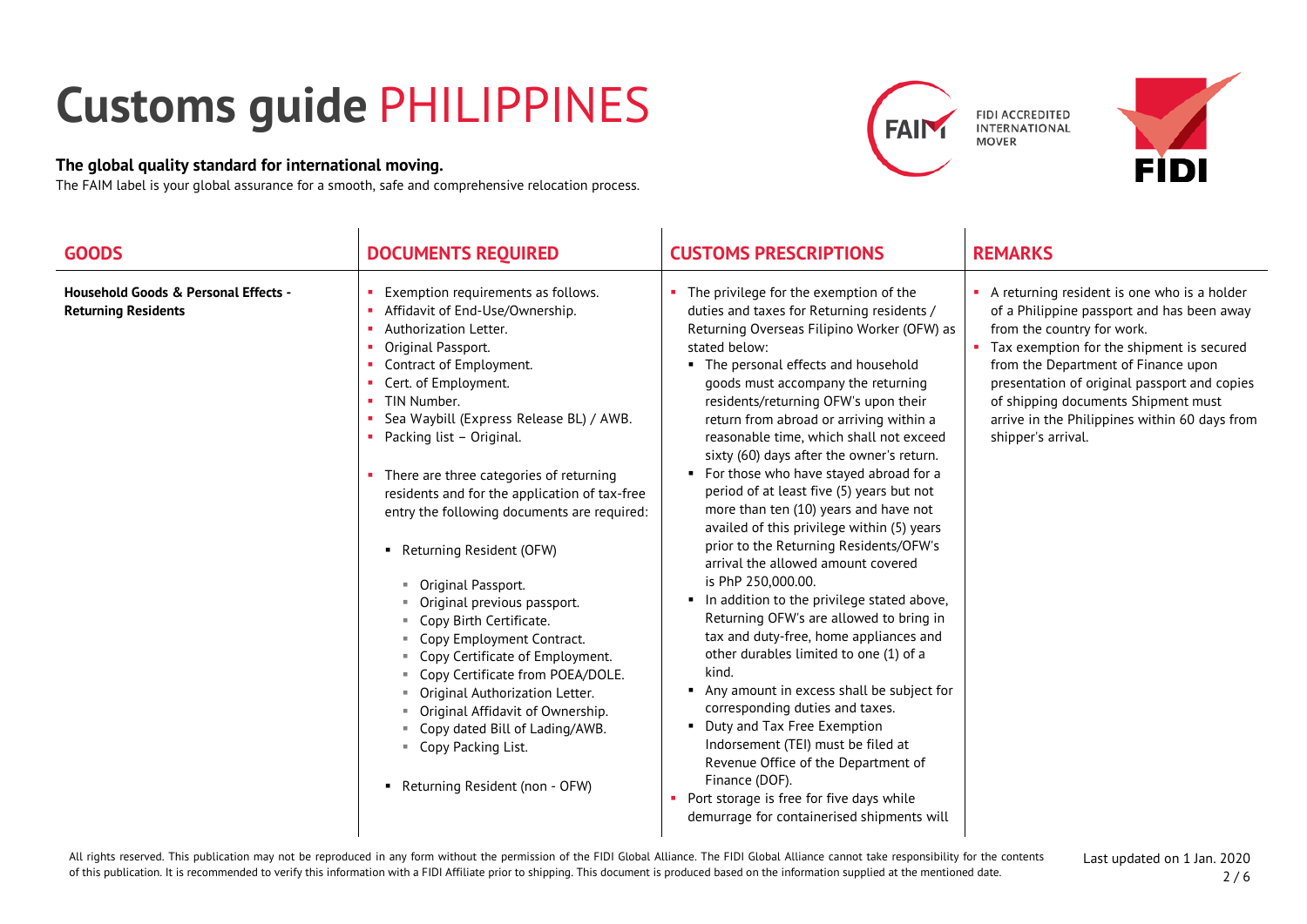| <b>GOODS</b>                                                                                         | <b>DOCUMENTS REQUIRED</b>                                                                                                                                                                                                                                                                                                                                                                                                                                                                                                                                                                                                                                                                                | <b>CUSTOMS PRESCRIPTIONS</b>                                                                                                                                                                                            | <b>REMARKS</b>                                                                                                                                                                                                                                                                                                                                                                                                                                                                                                                                     |
|------------------------------------------------------------------------------------------------------|----------------------------------------------------------------------------------------------------------------------------------------------------------------------------------------------------------------------------------------------------------------------------------------------------------------------------------------------------------------------------------------------------------------------------------------------------------------------------------------------------------------------------------------------------------------------------------------------------------------------------------------------------------------------------------------------------------|-------------------------------------------------------------------------------------------------------------------------------------------------------------------------------------------------------------------------|----------------------------------------------------------------------------------------------------------------------------------------------------------------------------------------------------------------------------------------------------------------------------------------------------------------------------------------------------------------------------------------------------------------------------------------------------------------------------------------------------------------------------------------------------|
|                                                                                                      | • Original Passport.<br>" Copy Birth Certificate.<br>Copy Proof of Residence abroad.<br>" Copy Employment or Resident Visa ID<br>card.<br>Original Authorization Letter.<br>л.<br>Original Affidavit of Ownership.<br>" Copy dated Bill of Lading/AWB.<br>" Copy Packing List.<br>• Dual Citizen (Filipino and foreign<br>passport holders)<br>Original Passport.<br>m.<br>Original previous passport.<br>Original Oath of Allegiance.<br>• Original Certificates of both Retention<br>and Identification.<br>" Copy Birth Certificate.<br>Copy TIN Number (Tax Number).<br>Original Authorization Letter.<br>Original Affidavit of Ownership.<br>Copy dated Bill of Lading/AWB.<br>" Copy Packing List. | be charged normally after five days from<br>vessel arrival.                                                                                                                                                             |                                                                                                                                                                                                                                                                                                                                                                                                                                                                                                                                                    |
| Household goods & Personal Effects - Non-<br>residents with a 9(g), 9(d), 47(a)2, 13G or 13A<br>visa | • Original passport with a stamped 9(g), 9(d),<br>47(a)2 13G or 13A visa.<br>• Dated Sea Waybill (Express Release BL) /<br>AWB.<br>• Packing list. - Original.                                                                                                                                                                                                                                                                                                                                                                                                                                                                                                                                           | All household goods and personal effects<br>are duty/tax free.<br>Port storage is free for five days while<br>demurrage for containerised shipments will<br>be charged normally after five days from<br>vessel arrival. | The different visa status for non-residents:<br>• 9(g) - pre-arranged employee<br>$9(d)$ - treaty traders<br>$\blacksquare$ 47(a) 2 - investors visa<br>• 3G/13A - Permanent resident visa<br>Shippers with these types of visas upon<br>arrival in the Philippines are entitled to tax<br>exemption secured from Department of<br>Finance (DOF) upon presentation of the<br>original passport with the stamped visa plus<br>copies of the shipping documents.<br>• Tax-exemption must be secured within 90<br>days from shipper's latest arrival. |

All rights reserved. This publication may not be reproduced in any form without the permission of the FIDI Global Alliance. The FIDI Global Alliance cannot take responsibility for the contents of this publication. It is recommended to verify this information with a FIDI Affiliate prior to shipping. This document is produced based on the information supplied at the mentioned date.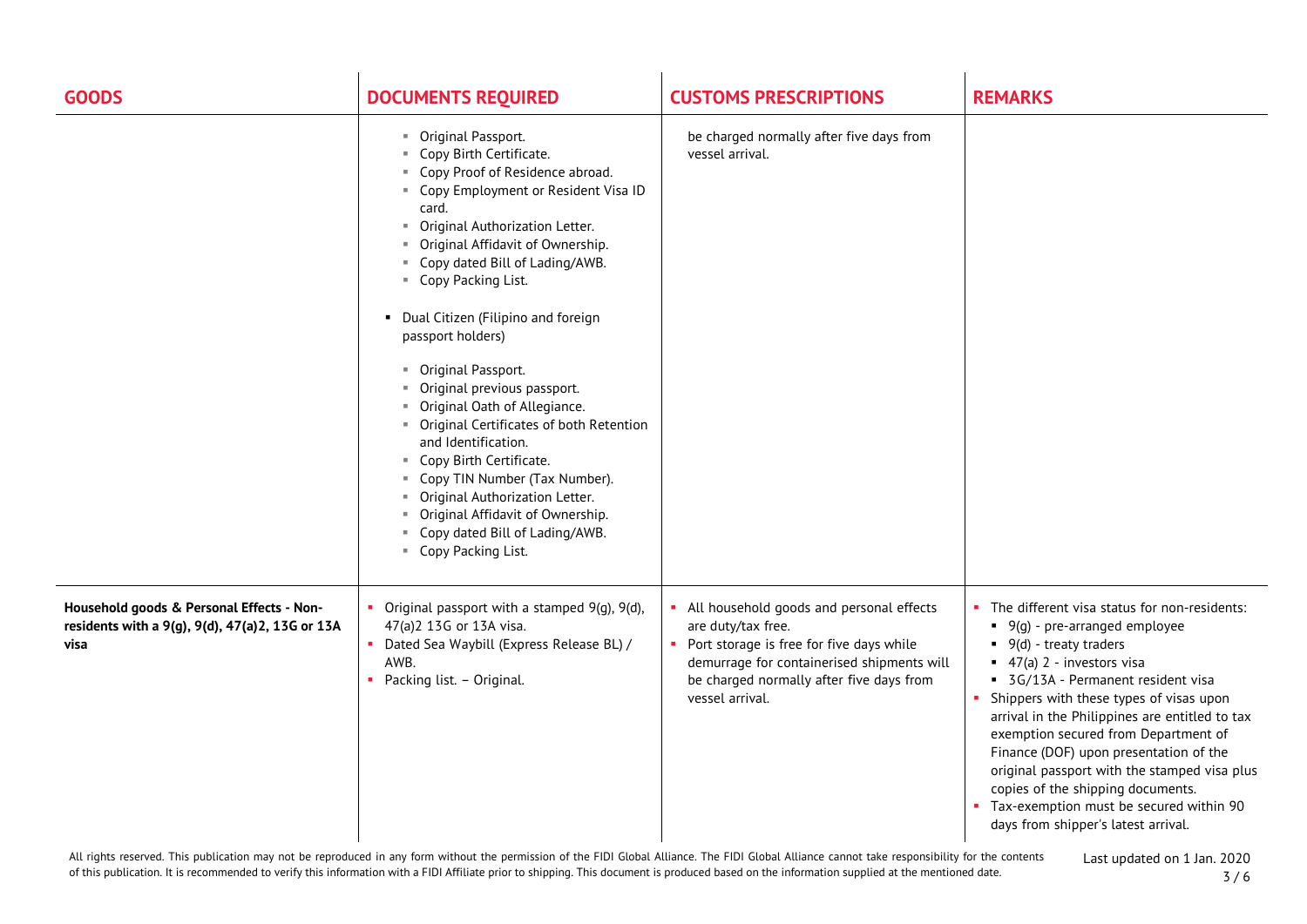| <b>GOODS</b>                                                                                                                        | <b>DOCUMENTS REQUIRED</b>                                                                                                                                                                                                                   | <b>CUSTOMS PRESCRIPTIONS</b>                                                                                                                                                                                              | <b>REMARKS</b>                                                                                                                                                                                                                                                                                                                                                                                                                                                                                                                                                                                                                                                     |
|-------------------------------------------------------------------------------------------------------------------------------------|---------------------------------------------------------------------------------------------------------------------------------------------------------------------------------------------------------------------------------------------|---------------------------------------------------------------------------------------------------------------------------------------------------------------------------------------------------------------------------|--------------------------------------------------------------------------------------------------------------------------------------------------------------------------------------------------------------------------------------------------------------------------------------------------------------------------------------------------------------------------------------------------------------------------------------------------------------------------------------------------------------------------------------------------------------------------------------------------------------------------------------------------------------------|
| Household goods & Personal Effects -<br>Officials/Employees of Regional Offices or<br>holders of an Executive Order no.226 (EO 226) | Original passport with a stamped EO 226<br>visa.<br>Dated Sea Waybill (Express Release BL)/<br>AWB<br>Packing list. - original<br>×.<br>Company registration with SEC (copy).<br>Official list of expatriates.<br>Latest inward remittance. | All household goods and personal effects<br>are duty/tax free.<br>• Port storage is free for five days while<br>demurrage for containerised shipments will<br>be charged normally after five days from<br>vessel arrival. | Shippers with EO226 visa are entitled to tax<br>exemption for their shipment secured from<br>the Department of Finance (DOF) upon<br>presentation of original passport with the<br>stamped visa plus copies of the shipping<br>documents.<br>Shipment must arrive within 90 days from<br>shipper's latest arrival.                                                                                                                                                                                                                                                                                                                                                 |
| <b>Diplomats Removal</b>                                                                                                            | Note verbal approval.<br>Dated Sea Waybill (Express Release BL) /<br>AWB Packing list.                                                                                                                                                      | All household goods and personal effects<br>are duty/tax free.<br>• Port storage is free for five days and<br>demurrage for containerised shipments will<br>be charged normally after (five) days from<br>vessel arrival. | Diplomats are holders of a 9(E) visa. Must<br>be in the Philippines to submit Credentials<br>to the Embassy, etc., for his agency to<br>secure Diplomatic ID before a Request for<br>the Tax Exemption can be applied.<br>The diplomatic agency will request for tax<br>exemption through a note verbal letter<br>addressed to the Department of Foreign<br>Affairs (DFA) who will in turn endorse the<br>request to the Department of Finance (DOF).<br>9(E) visa holders are entitled to bring in a<br>car duty/tax free.                                                                                                                                        |
| <b>Temporary Visitors, Tourists</b>                                                                                                 | Dated Sea Waybill (Express Release BL).<br>Packing list. - original.<br>×.<br>Passport copy.                                                                                                                                                | All household goods and personal effects<br>are subject to a 15 % rate of duty and a<br>12% rate of tax.                                                                                                                  | Temporary visitors/tourists are holders of a<br>9(a) visa and do not have any tax exemption<br>privilege.<br>They can only be allowed to have their<br>shipment cleared by paying duties and taxes<br>or under cash bond if they have a pending<br>application with a Commission on<br>Immigration and Deportation for a change<br>of visa status to a 9(g), 9(D), 47(a) 2,<br>13G,13A and E.O226. A bond must be<br>posted for the conditional release of the<br>shipment pending visa approval subject to<br>original passport and other documentary<br>requirements).<br>The bond is good for 3 months, and can be<br>extended for another 3 months after which |

All rights reserved. This publication may not be reproduced in any form without the permission of the FIDI Global Alliance. The FIDI Global Alliance cannot take responsibility for the contents of this publication. It is recommended to verify this information with a FIDI Affiliate prior to shipping. This document is produced based on the information supplied at the mentioned date.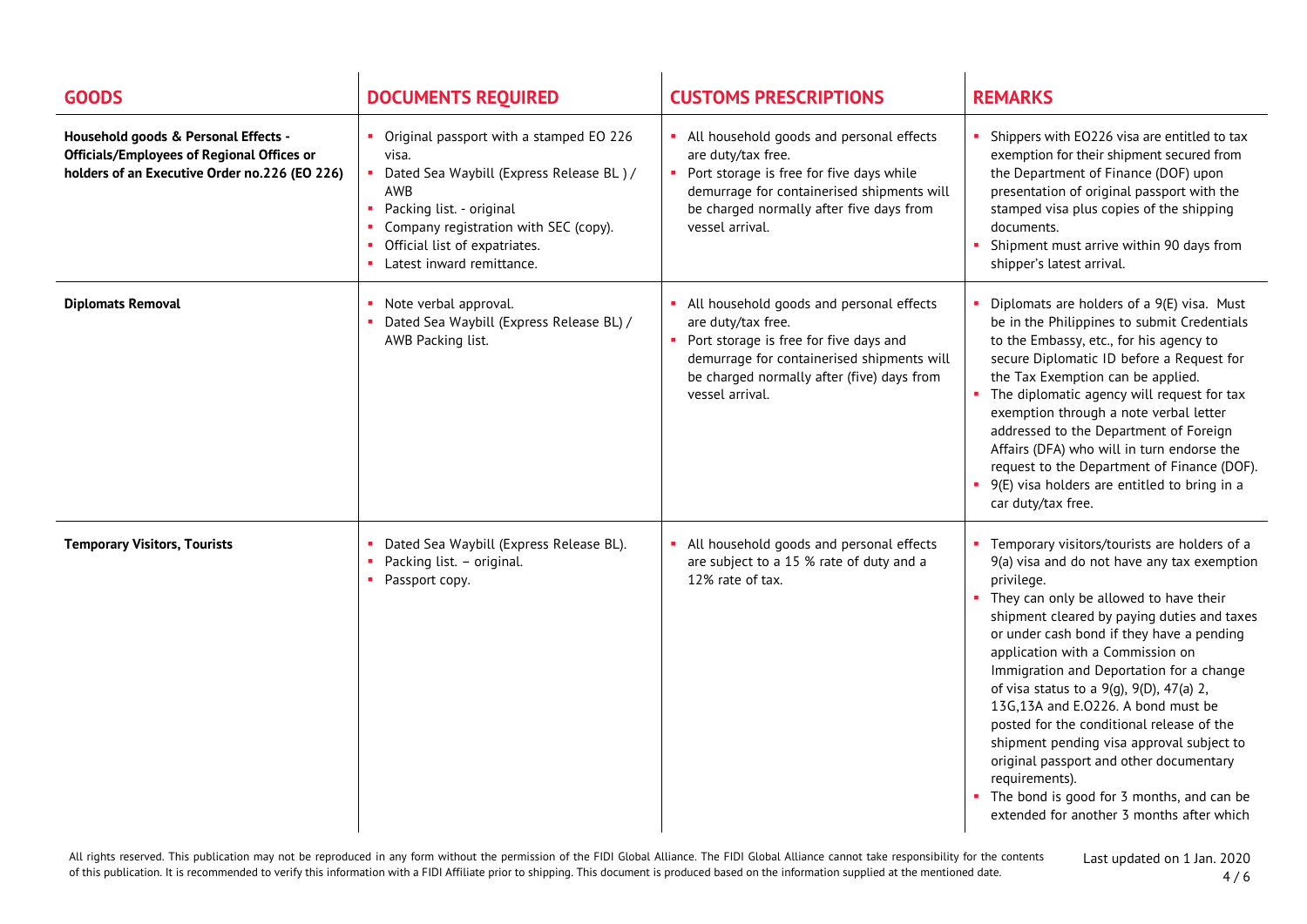| <b>GOODS</b>                                         | <b>DOCUMENTS REQUIRED</b>                                                                                                                                                    | <b>CUSTOMS PRESCRIPTIONS</b>                                                                                                                                                                                                                                                                                    | <b>REMARKS</b>                                                                                                                                                                                                                                                            |
|------------------------------------------------------|------------------------------------------------------------------------------------------------------------------------------------------------------------------------------|-----------------------------------------------------------------------------------------------------------------------------------------------------------------------------------------------------------------------------------------------------------------------------------------------------------------|---------------------------------------------------------------------------------------------------------------------------------------------------------------------------------------------------------------------------------------------------------------------------|
|                                                      |                                                                                                                                                                              |                                                                                                                                                                                                                                                                                                                 | the bond has to be cancelled once the visa<br>is approved.<br>• The amount of the bond is computed at<br>150% of the amount of taxes/duties<br>assessed; your mover may charge Posting /<br>Cancellation of the Cash Bond of approx.<br>US\$450.00.                       |
| <b>Motor vehicles</b>                                | Dated Sea Waybill (Express Release BL).<br>Packing list.<br>• Prior Authority to Import secured from the<br>Bureau of Import Services (BIS).<br>• Original Car registration. | Duty and tax free for diplomats<br>• Returning residents, Dual Citizens, and<br>holders of 13G or 13A visa are allowed to<br>bring in cars and are subject to pay around<br>200% of car book value for duties and<br>taxes.                                                                                     | Cars not exceeding 1500 kgs weight and<br>2800 cc engine displacements can be<br>imported.<br>• The car must be registered under<br>consignee's name for at least 12 months.<br>• For returning residents, he/she should have<br>stayed abroad continuously for one year. |
| Pets                                                 | • Airway bill.<br>Import permit from Philippine Bureau of<br>Animal Industry (BAI).<br>• Health and vaccination certificates.                                                | Pets are subject to payment of 5 % duty of<br>original value of the animal and 12% tax.                                                                                                                                                                                                                         | An import permit from the Bureau of Animal<br>Industry is very important for the<br>importation of pets either as cargo or with<br>the shipper/owner.                                                                                                                     |
| <b>Alcohol</b>                                       |                                                                                                                                                                              | • Very limited amounts for non-Diplomatic<br>shipments as in less than 10 bottles. If they<br>have a tax-free exemption then no tax or<br>duty on the alcohol, otherwise they pay high<br>taxes.                                                                                                                | • For diplomatic shipments, please consult<br>your local agent.                                                                                                                                                                                                           |
| Fumigation of imported and exported wooden<br>crates |                                                                                                                                                                              | The Philippine Government adopted ISPM-<br>15 (International standards for Phytosanitary<br>Measures Publication 15) Guidelines for<br>Regulating Wood Packaging Material in<br>International Trade (aka NIFM-15) to<br>standardise the treatment of wood packing<br>materials used for the transport of goods. |                                                                                                                                                                                                                                                                           |